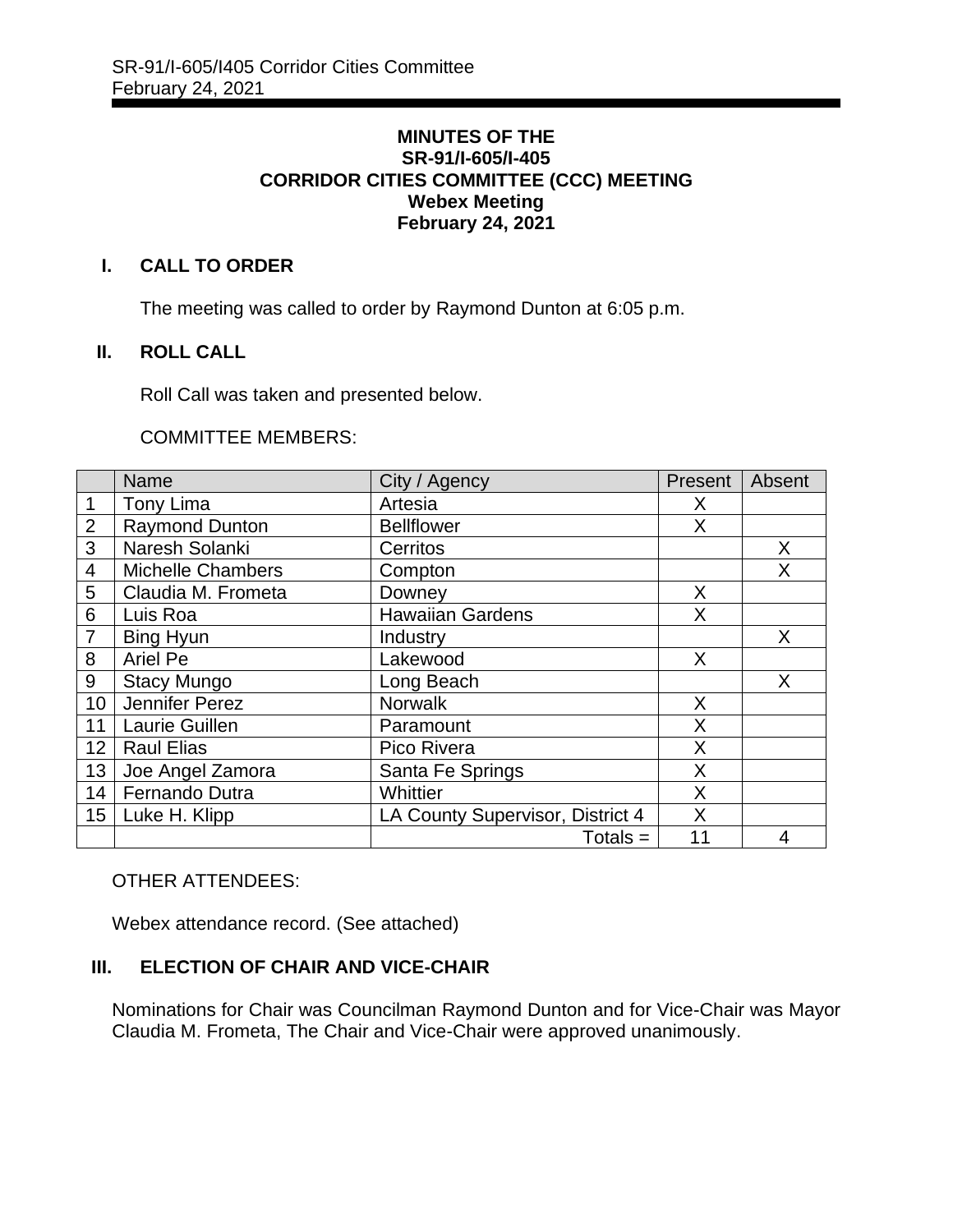## **IV. AMENDMENTS TO THE AGENDA**

There were no amendments to the agenda.

## **V. PUBLIC COMMENTS**

All written comments timely submitted were distributed to the 91/605/405 Corridor Cities Committee members as part of the agenda packet and are included as part of the official record. Additional Public comments were received orally, limited to 3 minutes.

Written comments included in the agenda packet have been provided to Metro's I-605 Corridor Improvement Project team and will be evaluated as part of the preparation of the Environmental Document Process. Once the draft Environmental Document is circulated written comments will be received and responses included in the Final Environmental Document.

## **VI. MATTERS FROM STAFF**

There were no matters from staff.

## **VII. CONSENT CALENDAR**

Approval of Minutes for the Meeting of June 26, 2019, of the SR-91/I-605/405 Corridor Cities Committee.

It was moved by Mayor Frometa, seconded by Councilman Dutra, to approve the minutes of the meeting of June 26, 2019. The motion was approved unanimously.

# **VIII. REPORTS**

## **A. Metro Highway Program Update on Measure R/M Funding – Oral Report by Ernesto Chaves (Metro)**

Ernesto Chaves provided an update on Measure R/M Funding programs. He addressed funding prioritization efforts and impacts due to lost revenue, fares, and tolls, as well as increased costs in response of the pandemic. Altogether, an estimated \$1.8 billion reduction in revenue affecting Metro's programs.

Metro was concerned that both the Freeway and Non-Freeway programs may be impacted by these loses. Earlier in 2020, Metro had divided all projects and programs into two buckets. Bucket 1 projects were defined as "work to continue" and Bucket 2 projects were being evaluated to be deferred three to six months.

The good news is that the financial outlook is much better now and, generally, Bucket 2 projects that were slowed down are recovering and the GCCOG's projects are back on track.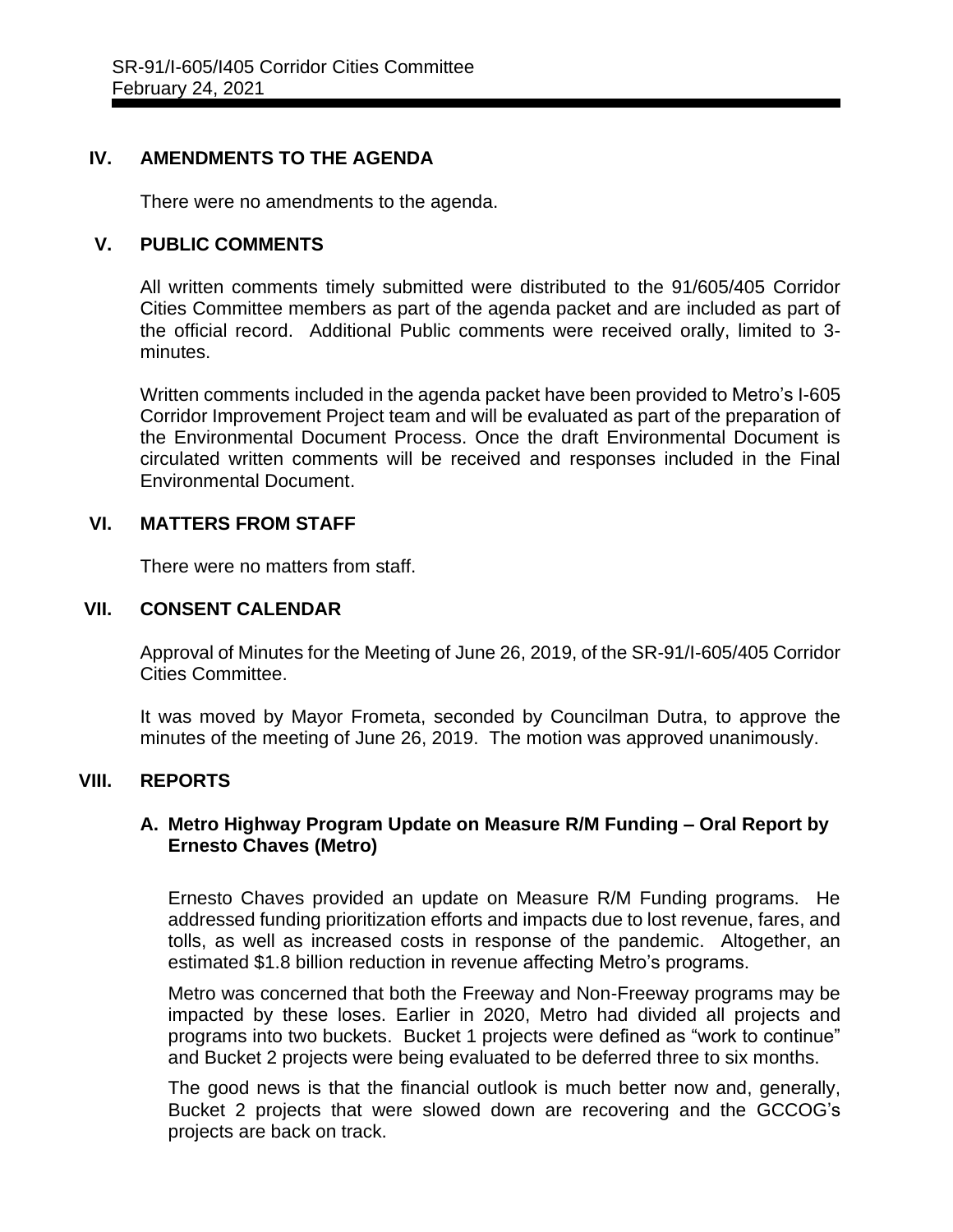Councilman Dutra questioned if the losses of revenue over the past year would have a long term affect and set back the timing of the construction phases of the Gateway Cities projects. Ernesto stated that their long-term effects are definitely anticipated. Most of the Gateway Cities projects are currently in the environmental or design phase and are not anticipated to be impacted in the short term. However, as these projects complete pre-construction phases, there may be challenges in securing enough funds to advance to construction for some.

It was moved by Councilman Dutra, seconded by Mayor Frometa to receive and file the report. The motion was approved unanimously.

# **B. I-605 Corridor Improvement Project – Presentation by Isidro Panuco (Metro)**

Isidro Panuco provided a presentation and overview of the I-605 Corridor Improvement Project. He reported that the I-605 Corridor Improvement Project (CIP) was currently evaluating four alternative (including the no-build Alternative) which includes 28 total miles of freeway improvements, as well as improvements to I-105, I-5, SR-60 and I-10 freeway interchanges. The project's purpose and need are to ease congestion, improve mobility and operations, enhance regional connectivity and system efficiency, improve safety and enhance travel experience.

He reviewed the project's schedule, past scoping and community meetings held, as well as COG, city and regulatory meetings undertaken to date. He also briefly touched on future activities which included the incorporation of a locally collaborated and supported design alternative (pending support from the CCC) and an update to technical studies needed to finalize the draft environmental document. Upon the completion of these tasks, a draft EIR/EIS can be share for public review (i.e. circulation) and to receive public comment.

He provided an overview of activities for the past 6 months on the I-605 CIP. In September 2020 Metro received a letter from the GCCOG requesting delay circulation of I-605 EIR/EIS, which was supported by the Metro Board. The letter asked for Metro staff to develop a less impactful alternative for the I-605 CIP to reduce property impacts, especially in Downey and Santa Fe Springs. Metro's design team conducted more than six meetings with the local jurisdictions including the GCCOG, the I-5 JPA, and Caltrans to develop locally supported design alternatives to reduce property impacts. This locally supported alternative developed with the COG, JPA, and cities, balances design standards and improves operations, safety and minimizes right of way and environmental impacts.

Isidro reviewed the overall project schedule and highlighted that the project is currently only funded through the environmental phase. The project schedule assumed that funds are available, but at this time funding for any phase past environmental has not been secured. The design and right-of-way phases are currently not funded and will not start, even if the environmental document is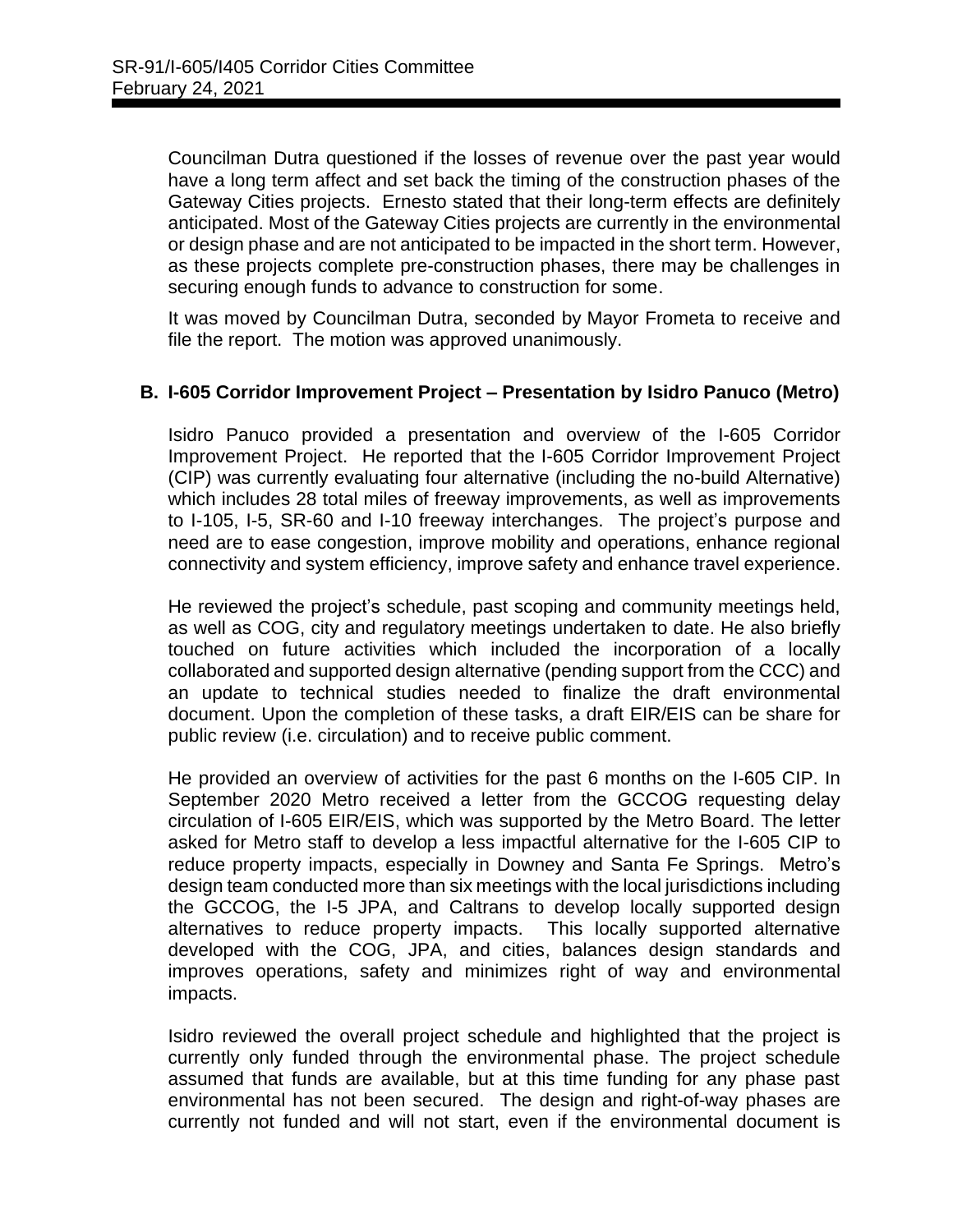completed, thus properties will not be impacted as part of the environmental process. If funding for future phases does become available, it will take at least 5 years to complete the design and right of way phases and another 5-10 to construct the project. Local sales tax revenues which are expected to be available for this Project over the next 30 years (approx. \$1 billion) are insufficient to cover the cost of constructing the project. A substantial amount of outside funding/revenue (over \$4 billion), beyond Metro's capacity, is needed to start and complete design/construction of the project.

A question was raised by Mayor Frometa regarding the meetings held with various Cities in the past. Where were the community meetings held and what was the number of people who attended? Since Downey has a large number of the projects, property impact was their outreach in this community?

Isidro responded that meetings were held in 2018 in the cities of Norwalk, Whitter and Pico Rivera, which together had 240 people attended. 14,000 residents were contacted via mail and 2,300 project informational materials were place on cars at park and ride lots to inform them of the project. Once the draft document is ready and when approvals are secured, Metro will be reaching out to the City of Downey as well as the other affected cities to be involve them in the public review and comment process.

Luke Klipp, with LA County Supervisor, District 4, stated that numerous comments were received on this agenda item, more than 70, which is unique compared to other similar projects. This shows the significance of holding appropriate community outreach. Luke asked what is Metro's plan to determine the number of future meetings held? He also pointed out the 45-day comment period would appear to be too short for a project of this magnitude. Is there an opportunity to expand the review period and if so, how much? Additionally, he questioned how many of the technical meetings were open to the public? Given that these property impacts are significant to individuals, what is the impact on their homes' value and what if their homes are in the path of demolition? How are homes with a lower tax base made whole and what is the process for their relocation to an area of greater tax base? Lastly what type of increased transit services are referenced in the environmental document and will be part of this evaluation and how much of the total project costs are for augmented transit services? The small amount of community engagement seen in the past for this project has not addressed these questions and needs to clearly be expanded in the future steps of the process.

Isidro responded that they will be providing a robust community outreach plan for the project during the circulation of the EIR. He also noted that until the draft project environmental documents and design are reviewed by the required agencies like Caltrans and cities, detailed information regarding property impacts will not be released to the public. Instead, this information will be provided as part of the public circulation process. If properties are purchased for the project, the owner is compensated at or above market price and all efforts are made to accommodate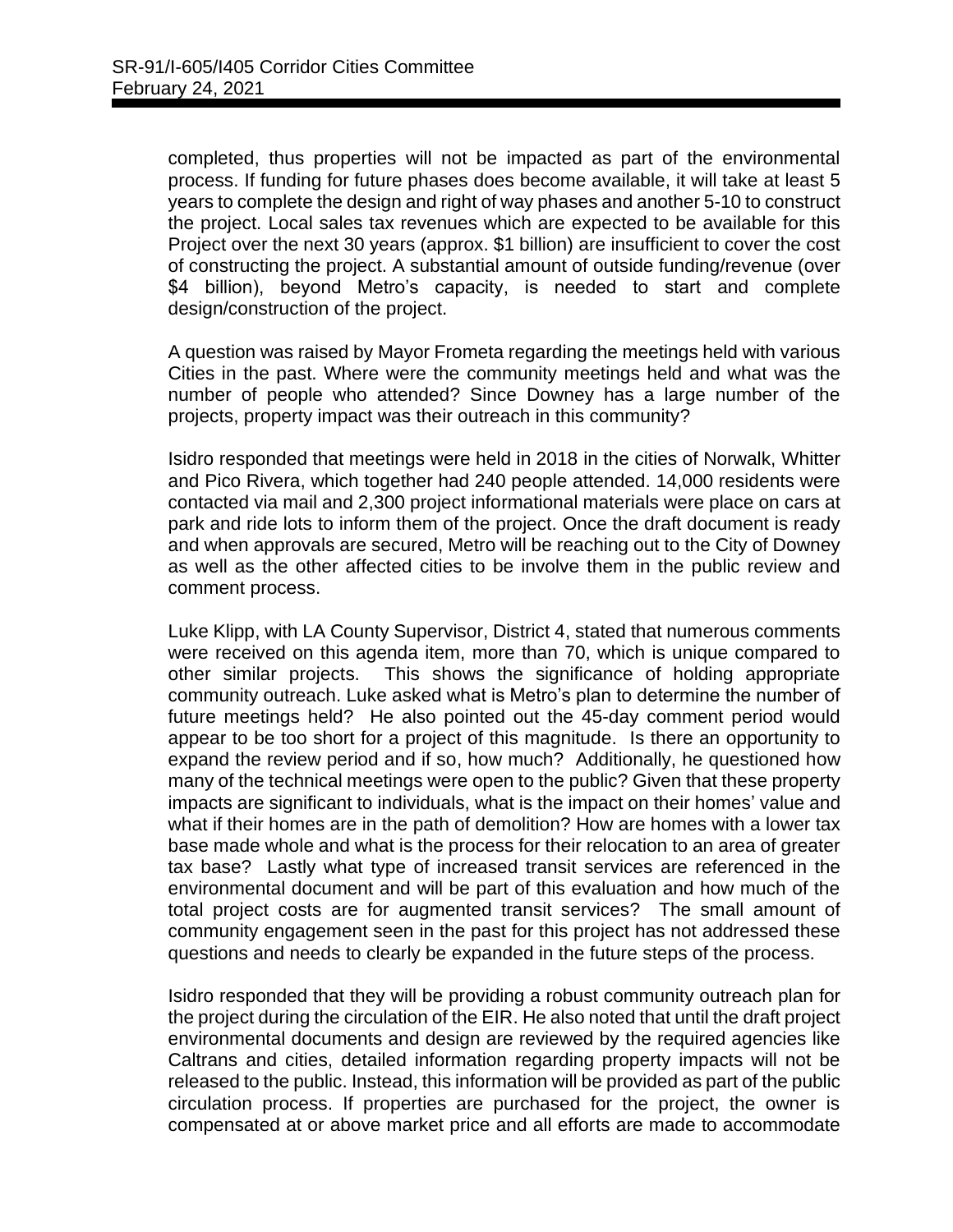their relocation within their city and special or elderly needs are compensated as well. Property taxes are also transferable. Homeowners do not need to disclose the plans for this project as part of any real estate transaction. After the environmental document is approved, it would be the responsibility of the realtor to disclose and research the project as part of their due diligence.

Councilman Dutra expressed similar concerns of the lack of community outreach and asked if there are opportunities to separate the project into segments with significant operational improvement without the residential impacts. Ernesto responded that for the purpose of the environmental review, the project is evaluated as one, but based on comments from the EIR/EIS, smaller project segments (without property impacts) could be identified for implementation.

Councilwoman Guillen raised the concern that beyond residential impacts, there are other environmental impacts that are important to the community and should not be ignored by Metro. She requested that Metro address other environmental concerns and explain why improvements such as auxiliary lanes are needed and why these impacts are necessary. A lot of the residents do not know what an auxiliary lane is and why it is needed at the expense of their home, as well as adding capacity for added congestion and the impacts that come from more traffic.

Councilman Zamora pointed out that the release of the EIR is the start of formal public comment process necessary to formally capture the public's concerns. This is the start of public engagement process to move the project forward. There is clearly a traffic bottle neck in Santa Fe Springs and there are other impacts to our communities which are not being discussed; these include people sitting in traffic, traffic that travels through our communities to avoid the congested freeway and impacts safety and creates wear and tear on our local roads. There needs to be a balance of the direct impacts to the people who live adjacent to the project, and the indirect impacts to our residences that daily deal with the poor existing conditions of the freeway. Additionally, if there is a toll lane planned at the expense of our residences, then they need to benefit from those toll revenues. We need to move forward and be proactive with a decision that balances the impacts. We need the local input from our Cites and we need you to come to these communities to keep this project moving forward. We want the traffic reduced, we want less travel time and more time with our families. If we allow this project to stop the funds will be used elsewhere; we have the need and need the funds to stay in the area to improve the negative existing conditions.

Councilwoman Perez agreed we need to get to the next phase by initiating the circulation and allowing the process to continue. Based on past history, like along the I-5 corridor, this process never seems to move forward. Planning has been on-going for 25 years and we are still not there.

Mark Dierking, with Metro community, relations stated that they are happy to conduct the amount of community engagement this committee feels necessary. They will work with the CCC to develop an engagement plan that meets their needs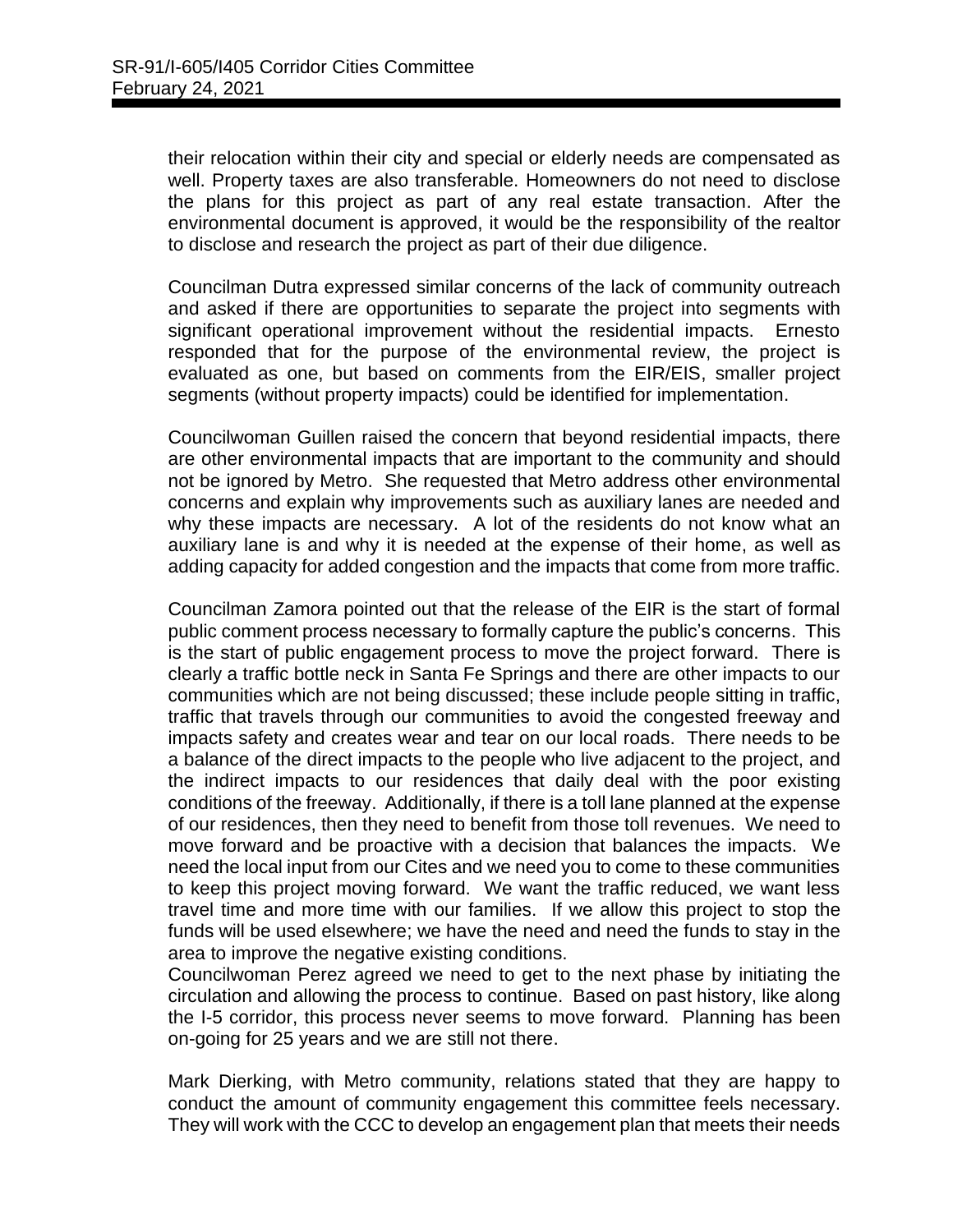and will come back to this committee with a written plan for approval prior to the circulation of the draft EIR/EIS.

Kekoa Anderson commented that the community and CCC have only seen limited technical information in the form of a presentation and a few past public outreach meetings which took place almost 2-years ago. The data presented has focused primarily on four build alternatives, it is important to understand that there are two additional alternatives, the no-build and the locally collaborated alternative that will be part of the EIR/EIS evaluation. Those that opposed the project, would support the no-build alternative which maintains the existing conditions with no improvements, no impacts and no benefits. The locally collaborated alternative provides an additional build alternative developed to reduce the negative impacts while maintaining and enhancing the positive benefits. The circulation of the draft environmental document would provide detailed technical information and supporting documents, with this information the committee and community could review and make an informed decision with the range of alternatives that would lead to the development of a locally preferred alternative. Once a preferred alternative is identified, then the committee could develop phased improvements, based on funding available, that provide local benefits to the corridor that are compatible with this preferred alternative.

The CCC members are not supporting the construction of the local collaborated alternative, rather only the inclusion of it into the environmental document that will go through a public review process to determine the impacts and benefits.

Mayor Frometa reiterated her support to move forward and the possibility of breaking this project into phases, but we need to eliminate the most impactful parts of the project. With this new design variation, we still have impacts to around 170 residences which are significant impacts along the corridor. We want to move forward an provide alternatives, but we do not want to decimate neighborhoods, and eliminating the generational wealth, so we must be thoughtful. We want to support releasing the environmental so we can receive public comment, but we need an alternative that will eliminates the most significant parts of the project.

Luke Klipp, with LA County Supervisor, District 4, stated there has been a lot of discussion about the bottle neck of the I-5 segment within the Cities of Norwalk and Santa Fe Springs, would the completion of this project move the bottle neck north to the Rio Hondo. Are there any plans to widen the I-5 north of the I-710 and would this widening have similar right of way impacts to the Communities of Montebello, Commerce and East Los Angeles. We need to keep this in mind, as community impacts along the corridor are not just limited to the segment of the freeway we are currently discussing, but likely the case moving north.

Ernesto Chaves stated there is a line item in the Measure M Expenditure Plan to continue the I-5 HOV lane north to the I-710 interchange. However, this funding is not available until 2034.